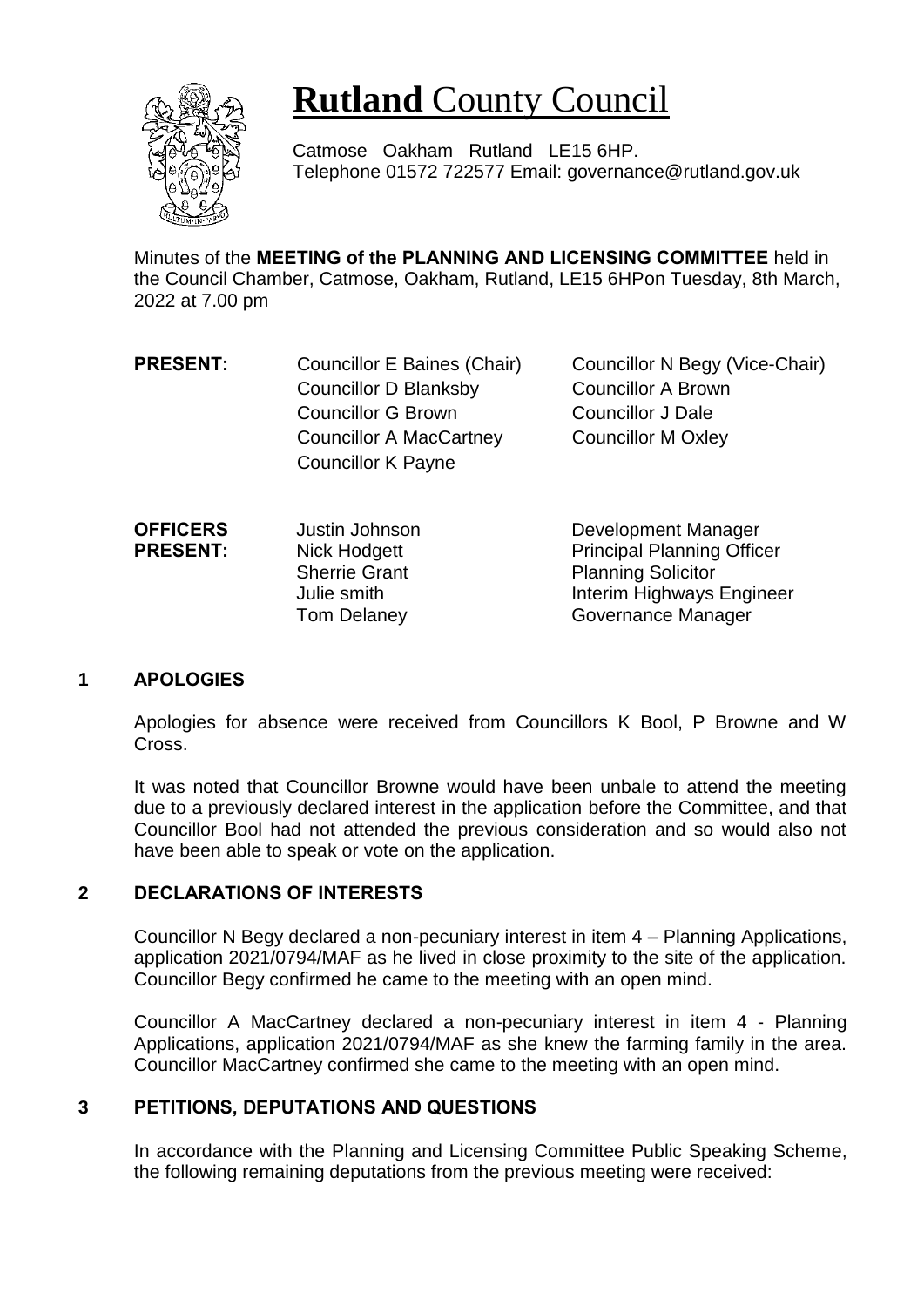In relation to item 4 – Planning Applications, application 2021/0794/MAF, Councillor I Razzell would be speaking as a Ward Member, and Georgina Doyle would be speaking as the agent on behalf of the applicant.

## **4 PLANNING APPLICATIONS**

Report No. 49/2022 was received from the Strategic Director for Places.

Item 1 - 2021/0794/MAF – Erection of 84 dwellings, including public open space, landscaping, a pump station and associated infrastructure.

(Parish: Oakham; Ward: Oakham South)

Nick Hodgett, Principal Planning Officer, addressed the Committee and gave an executive summary of the application including additional information set out in the addendum, recommending approval subject to the conditions set out in the report and addendum.

Prior to the debate, the Committee received deputations from the remaining speakers, Councillor I Razzell as a Ward Member, and from Georgina Doyle as the agent on behalf of the applicant. The Committee also had an opportunity to ask questions of these speakers.

In response to queries from Members regarding the phasing of the site in relation to when affordable housing would be built in the lifetime of the development and the general proximity of the affordable housing to the railway, Justin Johnson, Development Manager confirmed that this would be addressed during the agreement of a Section 106 Agreement following any decision by the Committee to approve the application.

It was confirmed following queries that the Council's highways team did not consider a 30mph speed limit to be required for the site.

It was suggested by Councillor A MacCartney that a condition be included relating to the provision of electric vehicles charging points at as many homes in the site as possible and it was noted that agent had agreed this would be agreeable. The Development Manager advised that it would be possible to add a condition requiring a certain proportion of houses to be fitted with electric vehicle charging points and it was agreed that the final wording of such a condition be agreed in consultation with the applicant, the Chair and Councillor MacCartney. It was suggested and agreed that the recently published amendments for building regulations relating to charging points, due to come into effect from June 2022, be used as the basis for such a condition.

It was moved by Councillor A MacCartney that the application to be approved subject to the conditions in the report and addendum, and an additional condition relating to the provision of electric vehicle charging points being included.

This was seconded and upon being put to the vote, with nine votes in favour the motion was unanimously carried.

### **RESOLVED**

That application 2021/0794/MAF be **APPROVED** subject to: